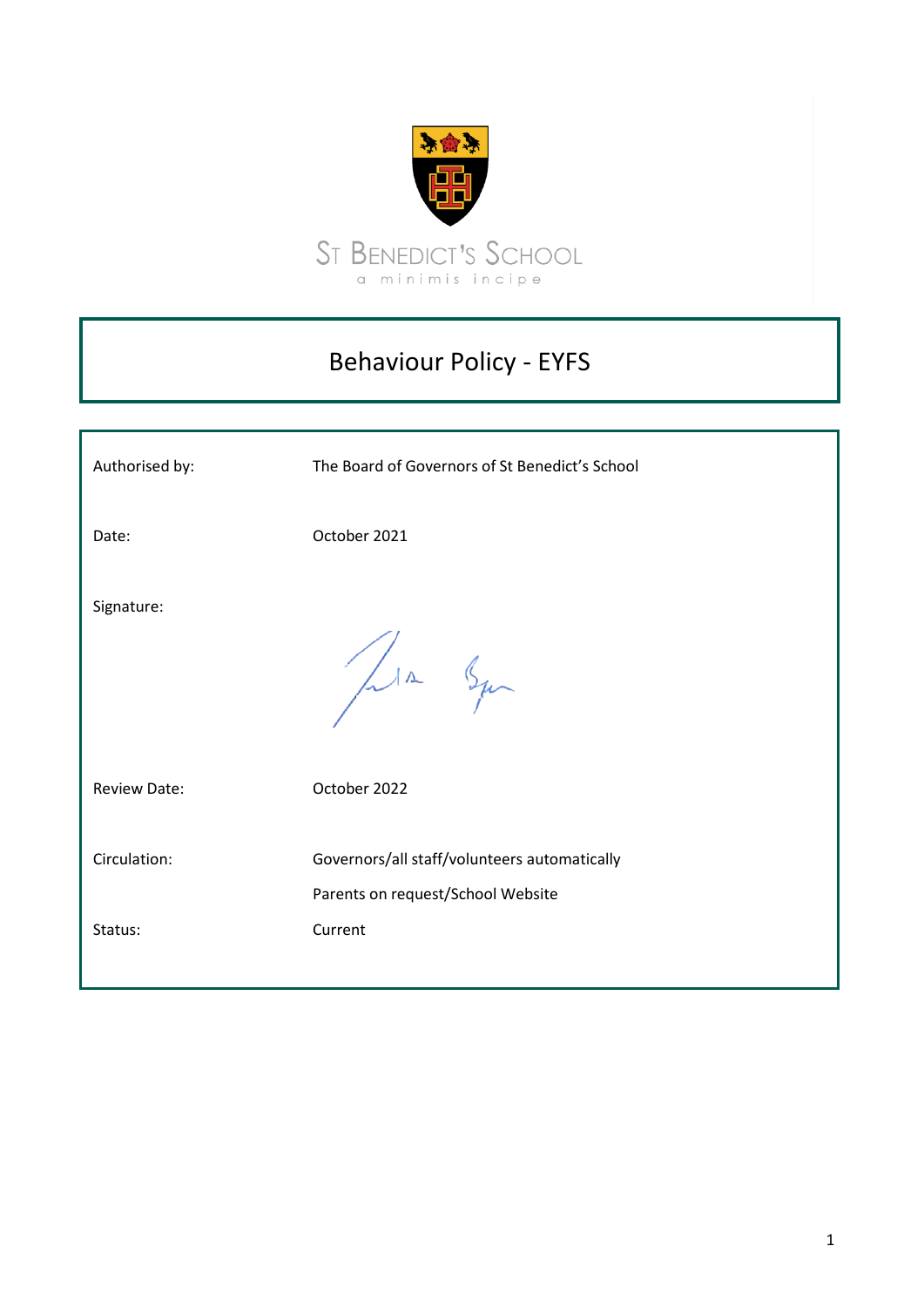# **Contents Page**

## **PAGE**

| $\mathbf{1}$   |  |
|----------------|--|
| $\overline{2}$ |  |
| 3              |  |
| $\overline{4}$ |  |
| 5              |  |
| 6              |  |
| $\overline{7}$ |  |
| 8              |  |
| 9              |  |
| 10             |  |
| 11             |  |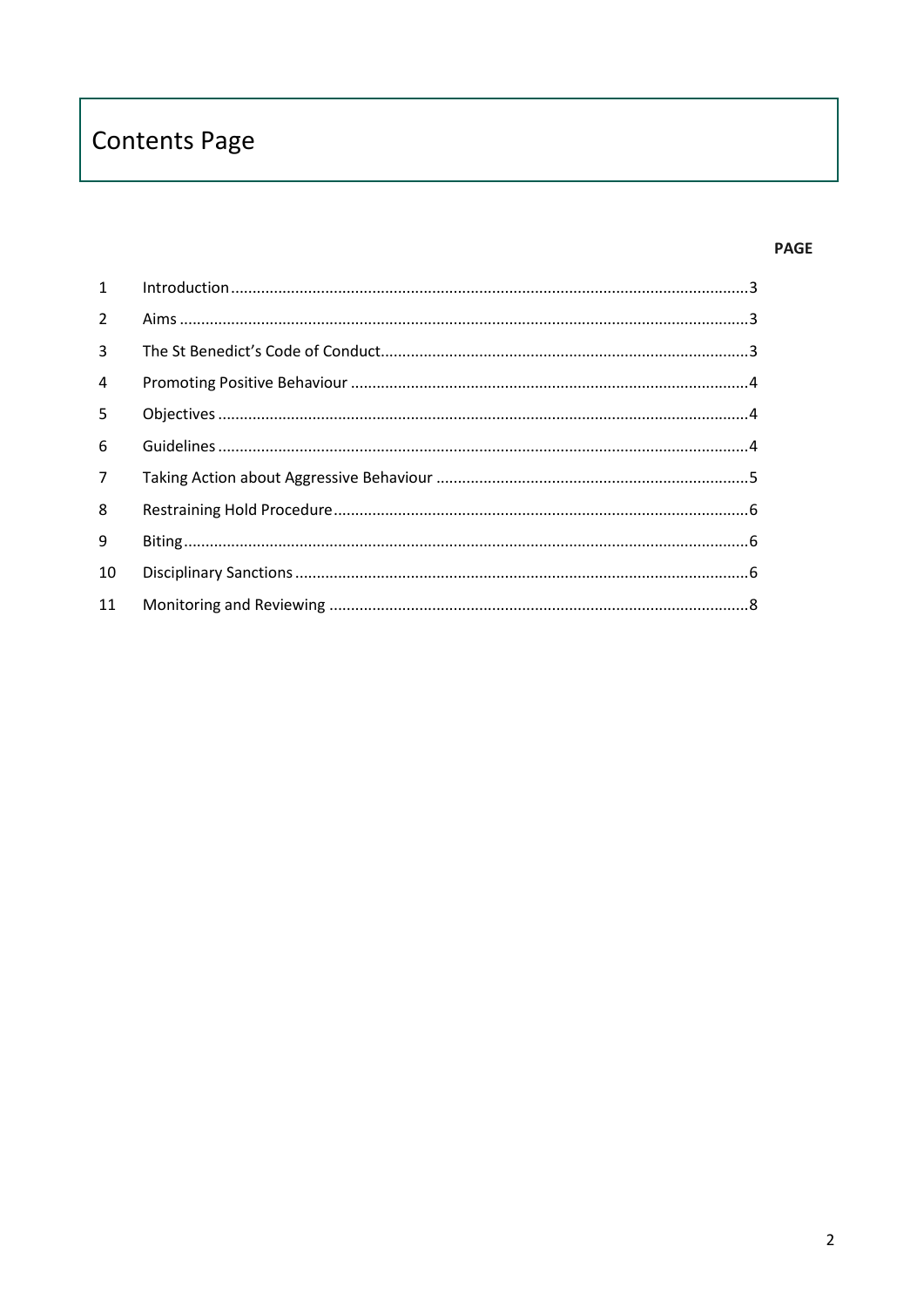#### <span id="page-2-0"></span>**1 Introduction**

## **The Head of EYFS is Mrs. Moira Edwards, and she is responsible for EYFS Behaviour Management. To fulfil this within our EYFS Behaviour Policy we shall endeavour to realise the following:**

Our aim in accordance with the Mission Statement is to create a caring, safe and stimulating environment, which will encourage and strengthen the children's self-image, self-esteem and selfworth.

We aim to give strong moral and spiritual guidance in accordance with the teachings of the Gospel and St Benedict.

The School is committed to carrying out its duties under the Equality Act 2010, including issues related to pupils with special educational needs and disabilities and the requirement to make reasonable adjustments for these pupils. The School will also work closely with parents and other agencies to act in the best interests of the children in its care.

All members of staff are expected to promote good behaviour among the pupils and to deal appropriately with any unacceptable behaviour. It is understood that, while consistent and fair application of the *Code of Conduct Guidance* is essential, there will be some variations in staff application of this *Code,* depending on the nature of the class or activity they are supervising. However, behaviour that undermines the learning of other pupils is always unacceptable and all members of staff have a duty to ensure that good behaviour is encouraged and poor behaviour is not tolerated.

Regular discussion of school behaviour at weekly pastoral team meetings, staff meetings and School Council meetings help to ensure that staff and pupils understand how the behaviour policy is applied consistently and fairly. Staff meetings will also periodically include training in behaviour management.

## <span id="page-2-1"></span>**2 Aims**

- To develop a behaviour policy for EYFS supported and followed by the whole School community, parents, teachers, children, School Advisors and governors, based on a sense of community and shared values.
- By applying positive policies to create a caring, family atmosphere in which teaching and learning can take place in a safe and happy environment.
- To teach, through the EYFS curriculum, values and attitudes as well as knowledge and skills. (This will promote responsible behaviour, encourage self-discipline and encourage in children a respect for themselves, for other people and for property).
- To encourage good behaviour, rather than to simply penalise bad behaviour, by providing a range of rewards for children of all ages and abilities.
- To make clear to children the distinction between minor and more serious misbehaviour and the range of sanctions that will follow appropriate to the EYFS age group.
- To treat problems when they occur in a caring and sympathetic manner in the hope of achieving an improvement in behaviour.

#### <span id="page-2-2"></span>**3 The St Benedict's Code of Conduct**

The Rule of St Benedict helps members of religious communities to follow Jesus and live the Gospel. St Benedict's Rule is good advice for everyone, not just members of religious communities.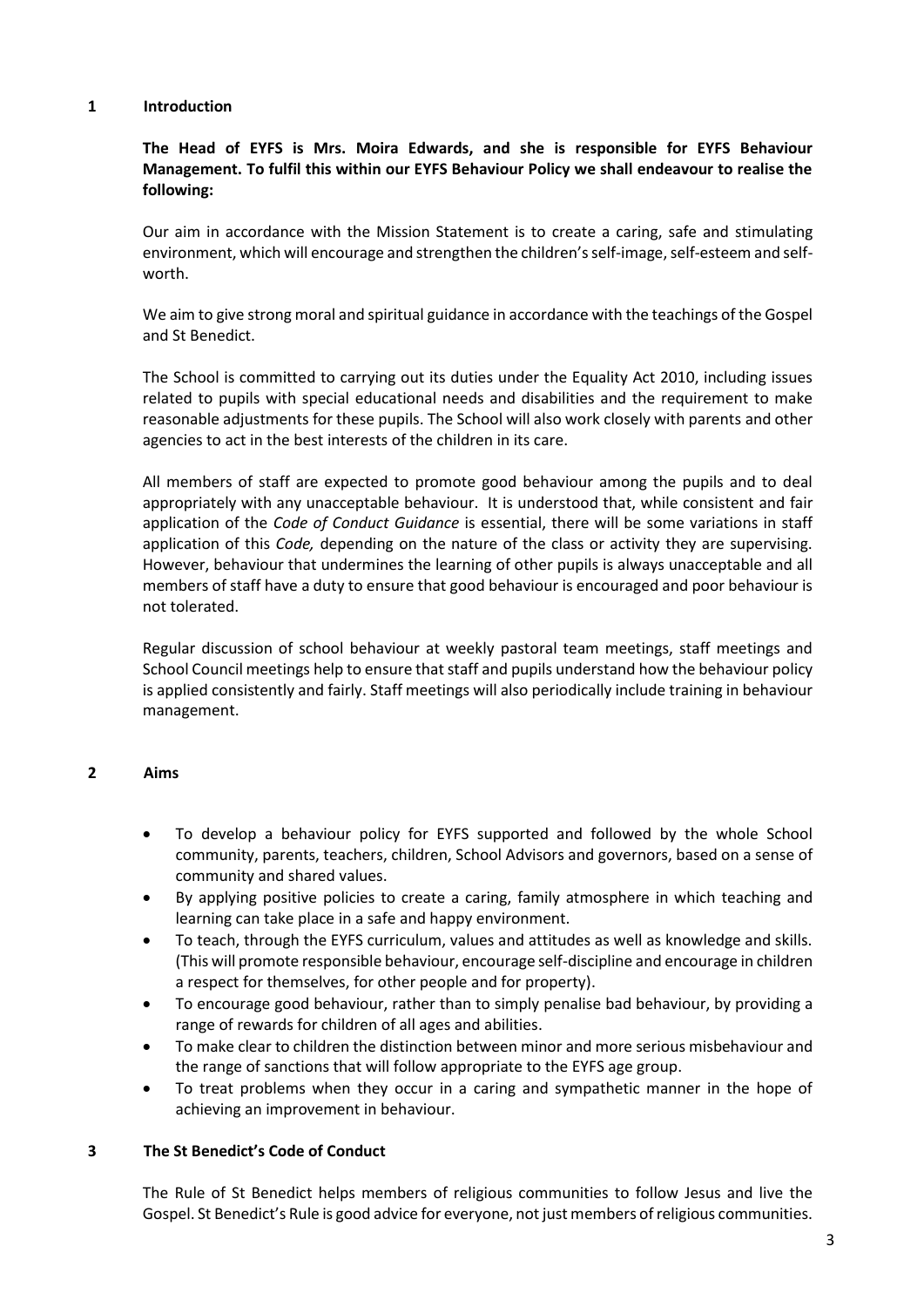At St Benedict's School, this guidance is at the heart of our everyday living.

### <span id="page-3-0"></span>**4 Promoting Positive Behaviour**

A major aim of the School policy is to encourage children to practice good behaviour by operating a system of praise and reward. This is for all children.

The Early Years Stage of St Benedict's School has a responsibility to encourage good behaviour in children. Positive behaviour management is about using children's skills and energy to secure responsibility, co-operation and effective decision making which then maximises their learning opportunities.

## <span id="page-3-1"></span>**5 Objectives**

- Every child shall be treated as an individual and behaviour management practices shall be appropriate to the child's developmental level.
- Staff shall encourage positive behaviour from children using methods such as praise, encouragement, positive reinforcement and modelling.
- Staff shall promote peaceful conflict resolution through positive modelling and actively assisting children in resolving conflicts.
- Staff shall remind children of the classroom limits in positive ways and assist them to understand the reasons behind the limits.
- Staff shall redirect and help children to settle into other activities as required.
- Staff shall communicate their limits and behaviour management practices with parents and supply staff.

#### <span id="page-3-2"></span>**6 Guidelines**

- 6.1 Successful Strategies to Promote a Positive Learning Environment
	- Provide positive stimulating environments.
	- Positive role modelling in an environment that minimises the need for conflict.
	- Developmentally appropriate activities, experiences, expectation, equipment and environment.
	- Consistency language, team approach links between home and classroom and across the Early Years setting.
	- Clear guidelines, negotiated between children and staff, should include visual and verbal cues.
	- Focus on the positive to increase positive social behaviour.
	- Reinforce routines.
	- Help children to understand respect and listen to other children.
	- Observation of children, assessing antecedent behaviour consequences.
	- Use previous knowledge of the child and effectiveness of techniques in the past.
	- Corporal Punishment, or the threat of corporal punishment is never used

#### 6.2 Encourage Children to Do What They Are Asked To Do

Steps to take when a child exhibits inappropriate behaviour:

- a) Give a clear instruction
	- Say their name.
	- Get down to the child's level.
	- Use eye contact.
	- Tell him/her clearly, exactly what you want.
	- Tell him/her to do one thing at a time.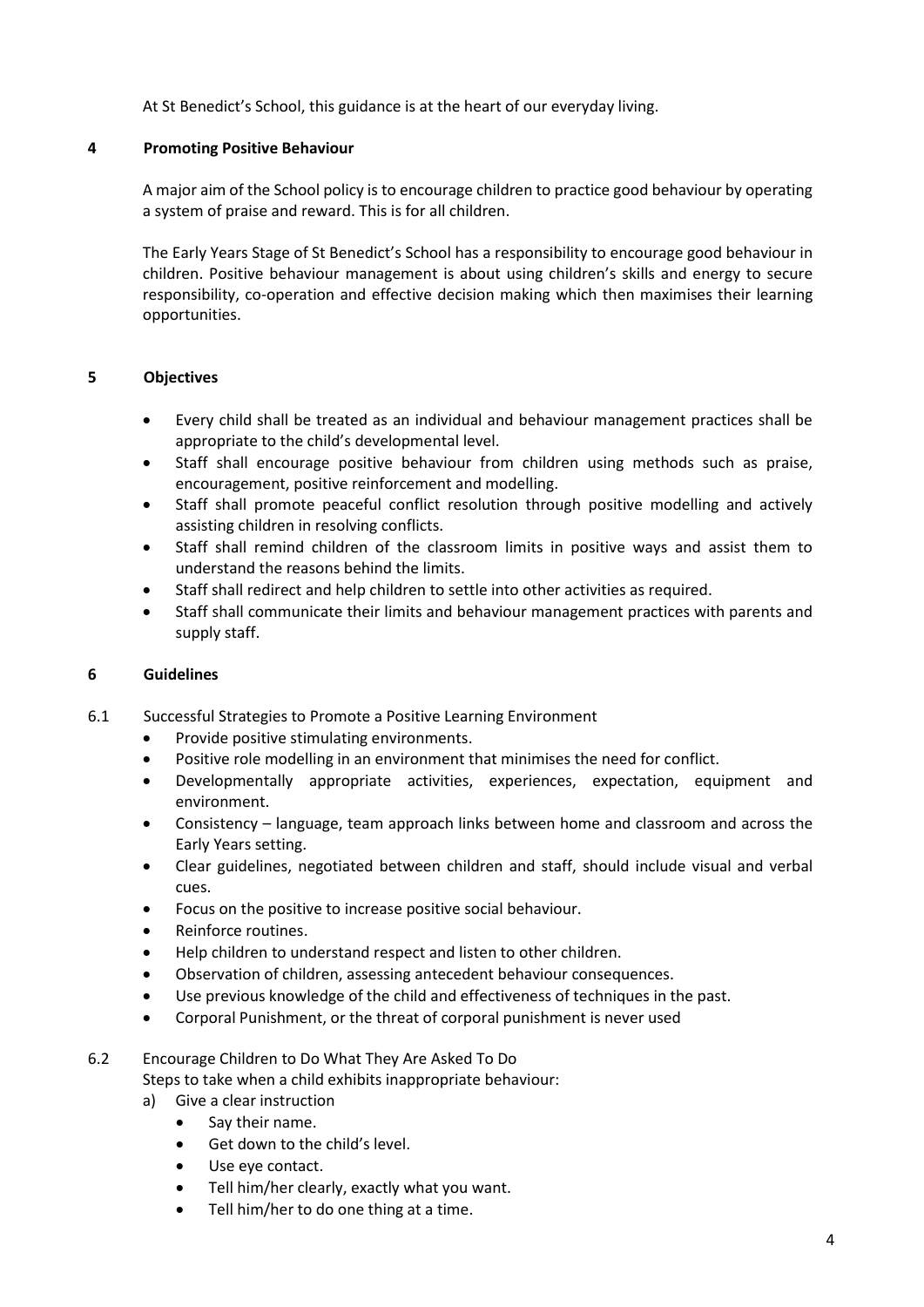Say it once.

Note – Do not ask; do not try persuading; do not be trapped into explaining/discussing why.

- b) Wait for about 5 seconds to see if he/she has obeyed, but do not stand over or discomfort the child.
- c) If he/she obeys, give him/her praise using 'I' statements to tell them why you are pleased (e.g., I am pleased that you have tidied that up for me).
- d) If he/she does not obey, repeat the instruction again.
- e) If he/she still does not do as he/she is asked, given a choice. (e.g. 'if you continue to throw the dough, the teacher will ask you to leave the play dough table'). Use "First .... Next ...." strategy and refer to the class agreed and displayed rules/Code of Conduct.
- f) Be consistent and provide consequences every time; provide lots of positive reinforcement.

## <span id="page-4-0"></span>**7 Taking Action about Aggressive Behaviour**

### **The Use of Reasonable Force**

The Headmaster has authorised all teaching staff to use reasonable force in the following defined circumstances to prevent a pupil from:

- a) Committing an offence.
- b) Causing personal injury or damage (including to themselves).
- c) Engaging in an activity prejudicial to good order around school campus

Should physical intervention be necessary, the occurrence will be noted/recorded using MyConcern and the parents of the child informed on the same day or as soon as reasonably practicable.

## **Action**

- Take action early.
- If a child is hurt, give attention to her/him first.
- Listen to and understand their feelings.
- Give children some ways of handling that situation if it arises again (e.g. Find a teacher or adult, saying "Stop it, I do not like it!", whilst moving away to a safe place).
- Reinforce it is not OK to hurt others/damage property.
- Put in place some consequences for the inappropriate behaviour.
	- 1. Sit and watch.
	- 2. Redirection.
	- 3. Mobile time out (Hold the hand the child and walk together).
- Remember to be flexible and use your professional judgement.
- A 'Time Out' should be limited to 2 minutes and be in the classroom, in an appropriate place.
- Be calm, talk quietly but firmly.
- All staff should be prepared to carry out action for the agreed behaviour situations and be consistent.
- Use other staff members for support.
- Consistency is very important for success.
- Do not continue to talk about the incident.
- 'Time Out' is the preferred method and can be called "thinking time" or "quiet time".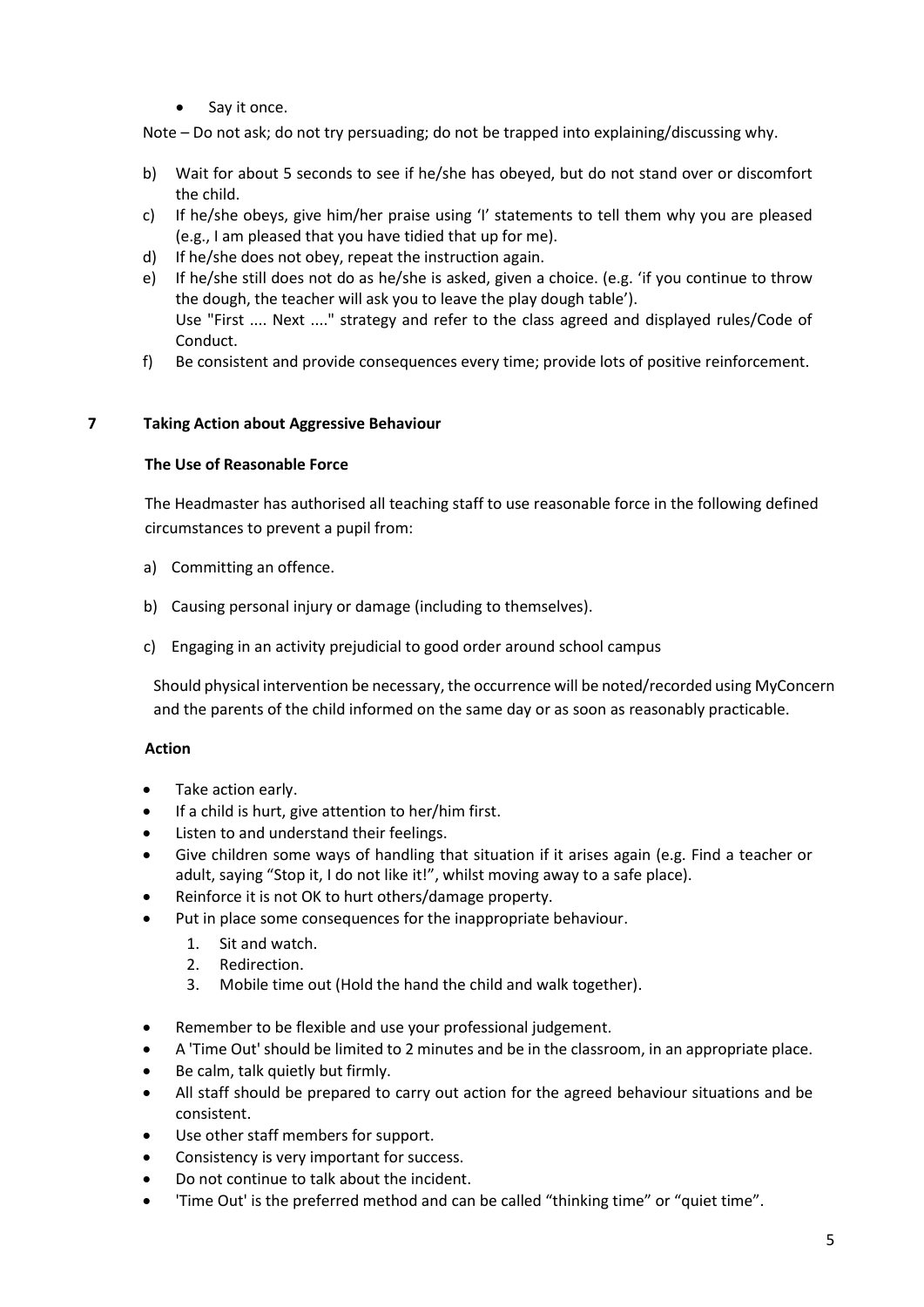#### <span id="page-5-0"></span>**8 Restraining Hold Procedure**

In extreme situations, it will be necessary to use this procedure to ensure safety in situations when a child's behaviour is jeopardising their safety or the safety of other children or staff.

The procedure is as follows:

In a classroom, a teacher sits behind a child with child's arms crossed in front of them. The child and staff member remain in this position with the teacher talking to and calming the child until the child is settled.

Should physical intervention be necessary, the occurrence will be noted/recorded in MyConcern and the parents of the child informed on the same day or as soon as reasonably practicable.

### <span id="page-5-1"></span>**9 Biting**

The child who has been bitten will be consoled and their parents will be informed of the incident. It will be recorded on MyConcern. If the biting incident has resulted in skin being broken, school staff will encourage the bitten child's parents to decide if any medical assistance may be required, such as visiting their GP or tetanus injections. This will be recorded in the relevant incident book/s.

Biting will not be tolerated in the Nursery or Pre-Prep 1. If a child bites, the teacher will speak to the child and explain that biting is unacceptable. The child will apologise to the person who has been bitten. The child will then be put on time out, away from his or her peers and the child's parent will be telephoned to inform them of the incident. If this type of incident continues, various strategies will be used by staff to support the child (e.g. visuals, positive reinforcements, reward charts etc.). The parent of the child will be spoken to by a member of the Senior Leadership Team and kept informed of the child's progress. Every biting occurrence will be recorded on MyConcern.

## <span id="page-5-2"></span>**10 Disciplinary Sanctions**

#### 1) *Unacceptable Behaviour*

#### *In our school, certain behaviour is unacceptable, this includes:*

- Bullying or harassment (this includes Cyberbullying)
- Threatening behaviour
- Violence / physical fighting
- Swearing

Disciplinary action will be taken against pupils who have been found to make malicious accusations against staff.

These will be dealt with in the following way:

**Step 1**: Incident written up using MyConcern by the member of staff who witnessed the incident. Swearing and physical/threatening behaviour will not be tolerated. The Head of Early Years, having liaised with the Headmaster, will agree an appropriate sanction

**Step 2**: If negative behaviour persists, the child will be referred to the Deputy Head who will work with a range of positive behaviour strategies and target setting activities to encourage an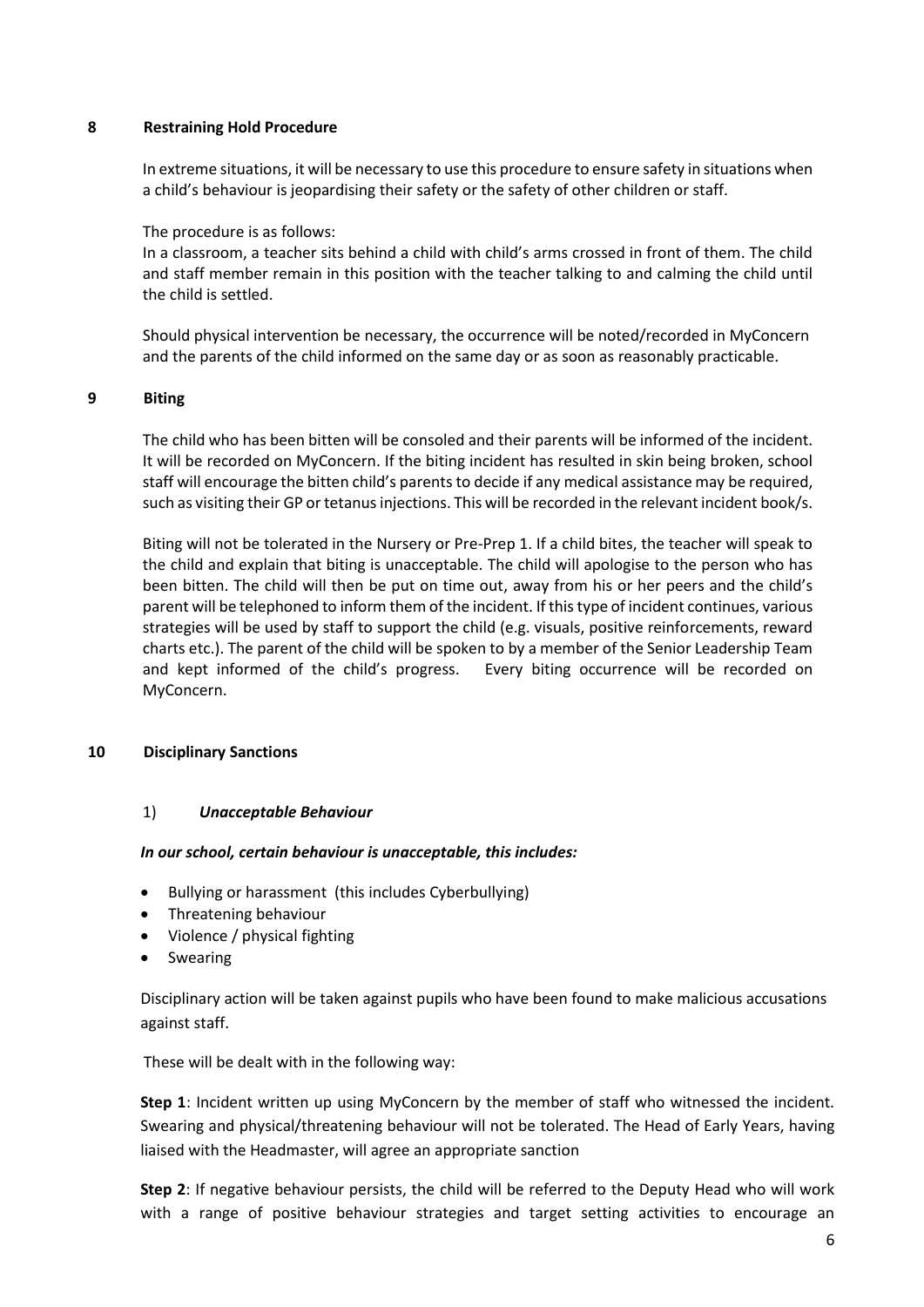## improvement in behaviour. *This will be recorded in the School's pastoral care records using MyConcern. Parents will be informed.*

**Step 3**: Parents invited into school to discuss the situation with the Headmaster or, in his absence, the Deputy Head.

**Step 4**: Exclusion procedures may be implemented. (This may also occur as a result of a one-off serious incident, which is in major breach of the Code of Conduct)

**Step 5**: Permanent Exclusion after consultation with the Headmaster, Parents, and Governing Body.

Pupils placed on any stage of the SBJS Behaviour Policy will remain on those stages for the duration of their time in the Junior School, Middle School, Upper School or Sixth Form. After a prolonged period of good behaviour, pupils who have been put on a particular level of the SBJS School Behaviour Policy might be moved to a lower level at the discretion of the Headmasters or the Deputies.

#### **Fixed Term Exclusion**

The period of a fixed term exclusion is determined by the Headmaster, and the decision and the circumstances leading to it will be communicated to the pupil's parents. After a review meeting with the pupil (and their parents if appropriate), the Headmaster will readmit the pupil on the assurance of future good conduct either verbally or as a written behaviour contract. At the discretion of the Headmaster, a fixed term exclusion might be served within school under separate staff supervision, depending upon the circumstances of the pupil and the incident. Examples of behaviour, which may result in fixed term exclusion, include the following:

- Verbal abuse, including gross insolence, of a member of staff of the School, volunteers or visitors.
- Violence towards another pupil, including fighting.
- Persistent bullying or harassment (see the School's Anti-bullying Policy).
- Theft or vandalism of property either belonging to the School or otherwise.
- Persistent disregard for School's *Code of Conduct*.
- Inappropriate use of ICT (see the ICT Acceptable Use Policy).
- Inappropriate use of social networking sites.
- Bringing the School into disrepute by inappropriate behaviour when on a School related activity, whilst wearing school uniform or when travelling to and from the School.
- Other behaviour that the school deems serious enough to warrant fixed-term exclusion.

#### **Permanent Exclusion**

Permanent exclusion is a last resort and will normally be enacted after a final warning has been issued, although not necessarily in every instance. Examples of behaviour which may result in permanent exclusion include the following:

Any of the offences listed above where the actions are deemed by the Headmaster to be so